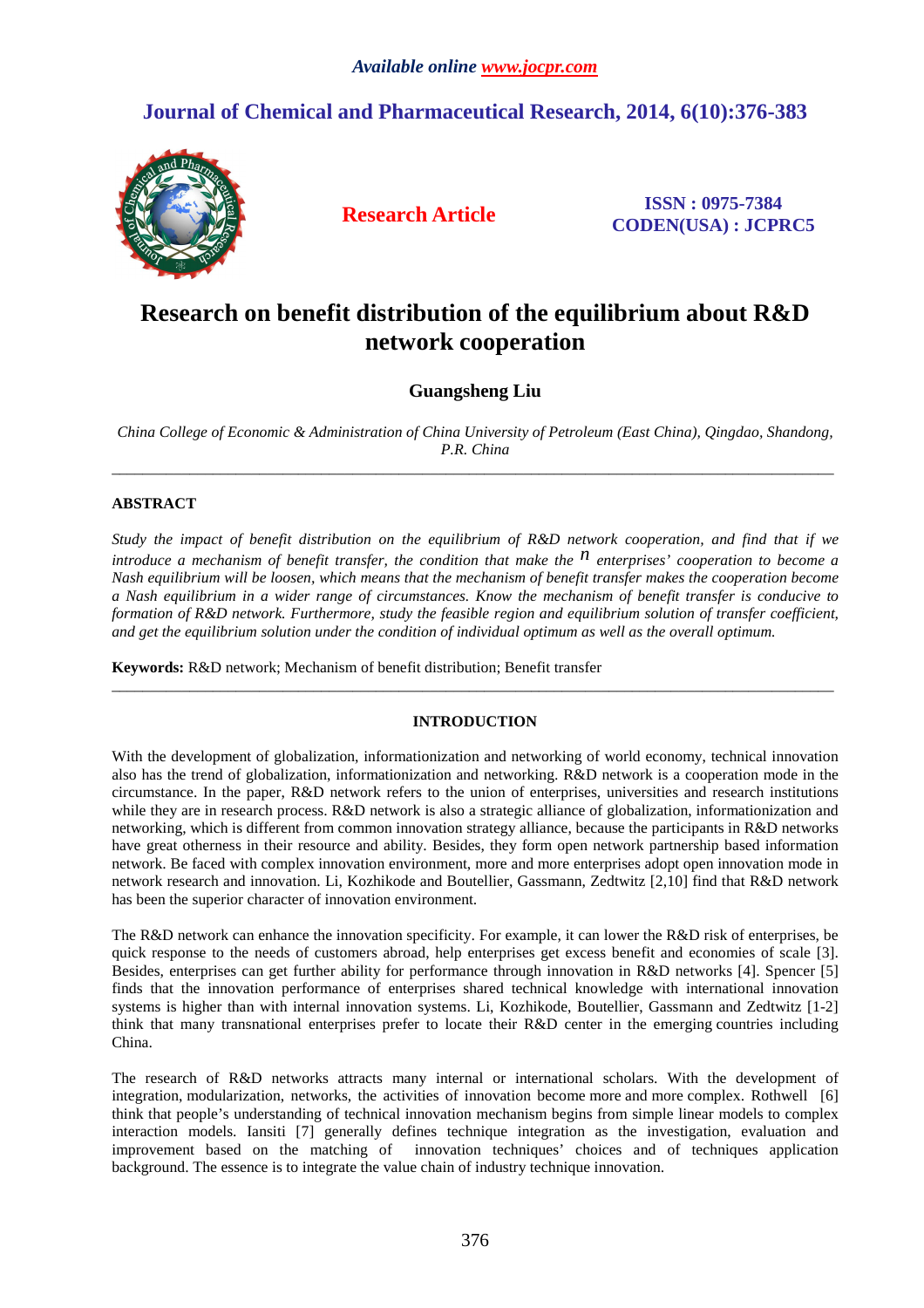In network models, Almirall and Casadesus-Masanell [8] advance four open innovation network models, which establishes good theory basis of R&D networks' further research. About the motives of R&D network's form, scholars have studied from some aspects such as resource sharing and benefits distribution. McDonough, Athanassion, and Barczak [9] think that international networks will provide more source of innovation.

*\_\_\_\_\_\_\_\_\_\_\_\_\_\_\_\_\_\_\_\_\_\_\_\_\_\_\_\_\_\_\_\_\_\_\_\_\_\_\_\_\_\_\_\_\_\_\_\_\_\_\_\_\_\_\_\_\_\_\_\_\_\_\_\_\_\_\_\_\_\_\_\_\_\_\_\_\_\_*

The researches on the types and measures of R&D network are mainly on the basis of analysis of organization theory, social network theory and transaction costs theory. To analyze in organization theory, the network organizations are open type, enclosed type, close type and loose type [10]. Enkel [11] explores the open R&D and innovation. From the perspective of social network theory, the researches focus mainly on the structure and relations characters of R&D network. The characters of R&D network include centrad, pluralism, structural holes and direct & indirect relation [12]. And the relation characters mainly include relation intensity, close degree and relation trust [13-14].

The R&D network can not always attain the final equilibrium. T. K. and Teng B.S. [15] summarize the instability of strategy alliance from the point of view of trade costs, resource dependency and consignation-agent problems. In which conditions the R&D networks can attain the final cooperation equilibrium is what the academic community is always exploring.

In the paper, we introduce a mechanism of benefit transfer and discuss its impact on the equilibrium of R&D Network Cooperation. Mechanism of benefit transfer is a zero-sum benefit transfer. Its essence is transferring the profit of some participants to others while the sum of profit remains the same. By introducing the mechanism of benefit transfer, participants who have great output ability will get some further compensation. This will strengthen their cooperation ability and fix the cooperation relationship.

## **2. R&D network game models in simple distribution mode**

The simplest mode of R&D Network participants' benefit distribution based on input scale. First, the paper discusses the game equilibrium in the simple distribution mode. Then we introduce the mechanism of benefit transfer and discuss its impact on the equilibrium of R&D Network Cooperation.

Considering a research group which consists of finite enterprises, we regard them and their relationship as networks [16]. And these enterprises are the nodes of the network. The set of all nodes is denoted by  $N$ ,  $N = \{1, 2, ..., n\}$ , *n* is the number of enterprises. The technical abilities of each enterprise are not totally same. As they have some complements, there exit potential cooperation opportunities to form R&D network for technique development together. Every enterprise faces two game strategies: research alone or research together by join in R&D network.

If each enterprise chooses R&D alone, the ith enterprise's R&D input is denoted by  $I_i$ , and R&D benefit is denoted by  $P_i$ , so net benefit is  $R_i = P_i - I_i$ . And if these *n* enterprises constitute a R&D Network in which they mutually cooperate, share their resource and invest R&D together for knowledge complementarity, they better the *n*

condition of input and output. We denote the R&D input of these *n* enterprises' network as  $I=\sum$ = *i*  $I = \sum I_i$ , the whole 1

R&D benefit as  $P$ , so the whole net R&D benefit is  $R = P - I$ . Denote the ith enterprise's input scale as  $\lambda_i = I_i / I$ , and the net benefit of the ith enterprise in simple distribution mode by  $\lambda_i R = \lambda_i P - I_i$ , and meet the

$$
condition \sum_{i=1}^{n} \lambda_i = 1, \lambda_i \ge 0.
$$

Assume net benefit is the only factor which enterprises consider during R&D decision. In order to let each enterprise join the R&D networks for R&D activities together, the requirement of the cooperation of  $n$  enterprises is as follows:

$$
\lambda_i R \ge R_i, \ \forall i = 1, 2, \dots, n \tag{1}
$$

Under the inequalities condition (1), each enterprise doing R&D activities in the R&D network will get higher benefit than alone. So they are unwilling to escape the R&D network. As defined by the Nash equilibrium, joining R&D networks is a Nash equilibrium of enterprise game. We call the inequalities condition (1) "micro conditions",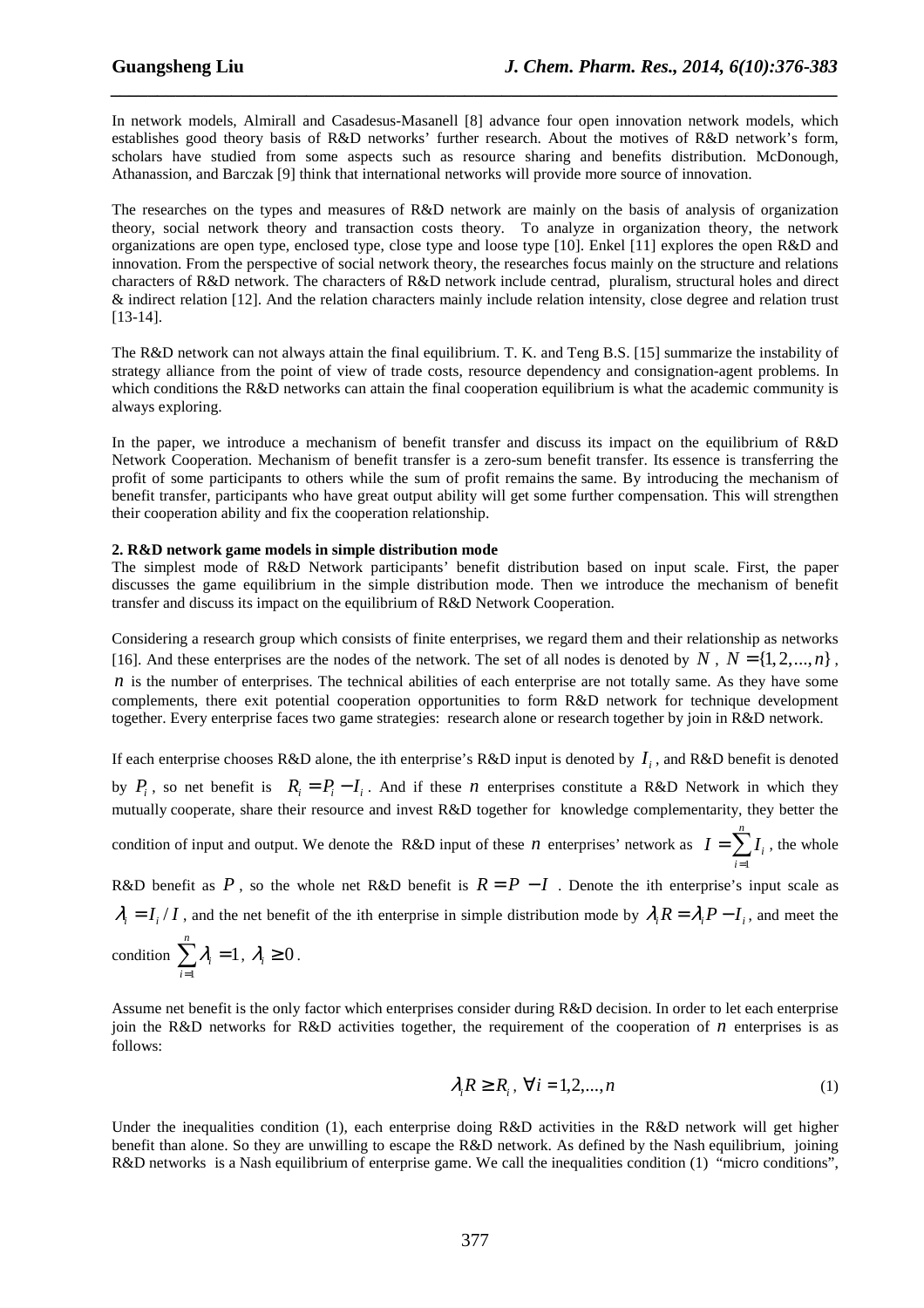because it is decision-making basis of a single enterprise. And the following is an unnecessary and sufficient condition different from the inequalities condition:

*\_\_\_\_\_\_\_\_\_\_\_\_\_\_\_\_\_\_\_\_\_\_\_\_\_\_\_\_\_\_\_\_\_\_\_\_\_\_\_\_\_\_\_\_\_\_\_\_\_\_\_\_\_\_\_\_\_\_\_\_\_\_\_\_\_\_\_\_\_\_\_\_\_\_\_\_\_\_*

$$
R \ge \sum_{i=1}^{n} R_i \tag{2}
$$

It is easy to prove formula (2): adding each inequality in formula (1), and we can get formula (2) according to

 $\sum_{i=1}^{n} \lambda_i = 1$ 1 = *i*  $\lambda_i = 1$ . The formula (2) has obvious economic implications. On the whole, only when the sum of the whole net

benefit in R&D network are higher than the sum of all enterprises separately do R&D activities, the R&D network will forms. We call the inequalities condition (2) "macro conditions", because it is the total decision-making basis on forming R&D network.

Further more, under simple benefit distribution mode, the "micro condition" (1) is stronger than the "macro condition" (2) of the Nash equilibrium of n enterprises' cooperation. That is, when the "micro condition" is established, the "macro condition" must be established. But when the "macro condition" is established, the "micro condition" may not.

Then we will demonstrate that the condition of the Nash equilibrium of *n* enterprises' cooperation will be loosened to inequalities condition (2) when we introduce the mechanism of benefit transfer. That means the mechanism of benefit transfer can promote R&D network to attain a Nash equilibrium in wide range condition, so the mechanism benefits the formation of R&D network.

### **3. R&D network game model while introducing the mechanism of benefit transfer**

Under the basic hypothesis of  $n$  enterprises, denote a mechanism of benefit transfer using cooperation distribution

by  $\delta(\delta_1,\delta_2,...,\delta_n)$  , the profit of each enterprise's benefit transfer is  $\delta_iR$  , and meets  $\sum\delta_i=0$ 1  $\sum \delta_i =$ = *n i*  $\delta_i = 0$ . So the R&D

benefit which is distributed to the ith enterprise in the R&D network is  $\lambda_i R + \delta_i R$ .  $\lambda_i = I_i / I$  means the original

distribution scale of benefit, which is equal to input scale, and  $\sum_{i=1}^n \lambda_i = 1$ 1  $\sum \mathcal{ \lambda }_i =$ = *n i*  $\lambda_i = 1, \lambda_i \geq 0$ .

Assume net benefit is the only factor enterprise consider during R&D decision. If we expect each enterprise is willing to join the R&D network when there exists mechanism of benefit transfer, the micro condition of n enterprises cooperate is as follows:

$$
\lambda_i R + \delta_i R \ge R_i, \ \forall i = 1, 2, ..., n
$$
\n(3)

If inequalities condition (3) are met, each enterprise joining in the R&D network can get more benefit than doing R&D activities separately, so they have no intention to leave the R&D network. That means joining in the R&D network is the Nash equilibrium.

In the following, we consider the relationship between "micro conditions" (3) when existing mechanism of benefit transfer and "macro conditions" (2) of the development of R&D network. In the paper, we raise the following propositions:

Proposition 1(micro conditions  $\Rightarrow$  macro conditions):for any mechanism of benefit transfer  $\delta(\delta_1, \delta_2, ..., \delta_n)$ ,

if  $\lambda_i R + \delta_i R \ge R_i$ ,  $\forall i = 1, 2, ..., n$  are established, we can get the result  $R \ge \sum_{i=1}^{n}$ = ≥ *n i*  $R \geq \sum R_i$ 1 . In the formula,  $\sum_{i} \lambda_i = 1$ 1  $\sum \mathcal{ \lambda }_i =$ = *n i*  $\lambda_i = 1$ ,

$$
\lambda_i \geq 0, \sum_{i=1}^n \delta_i = 0.
$$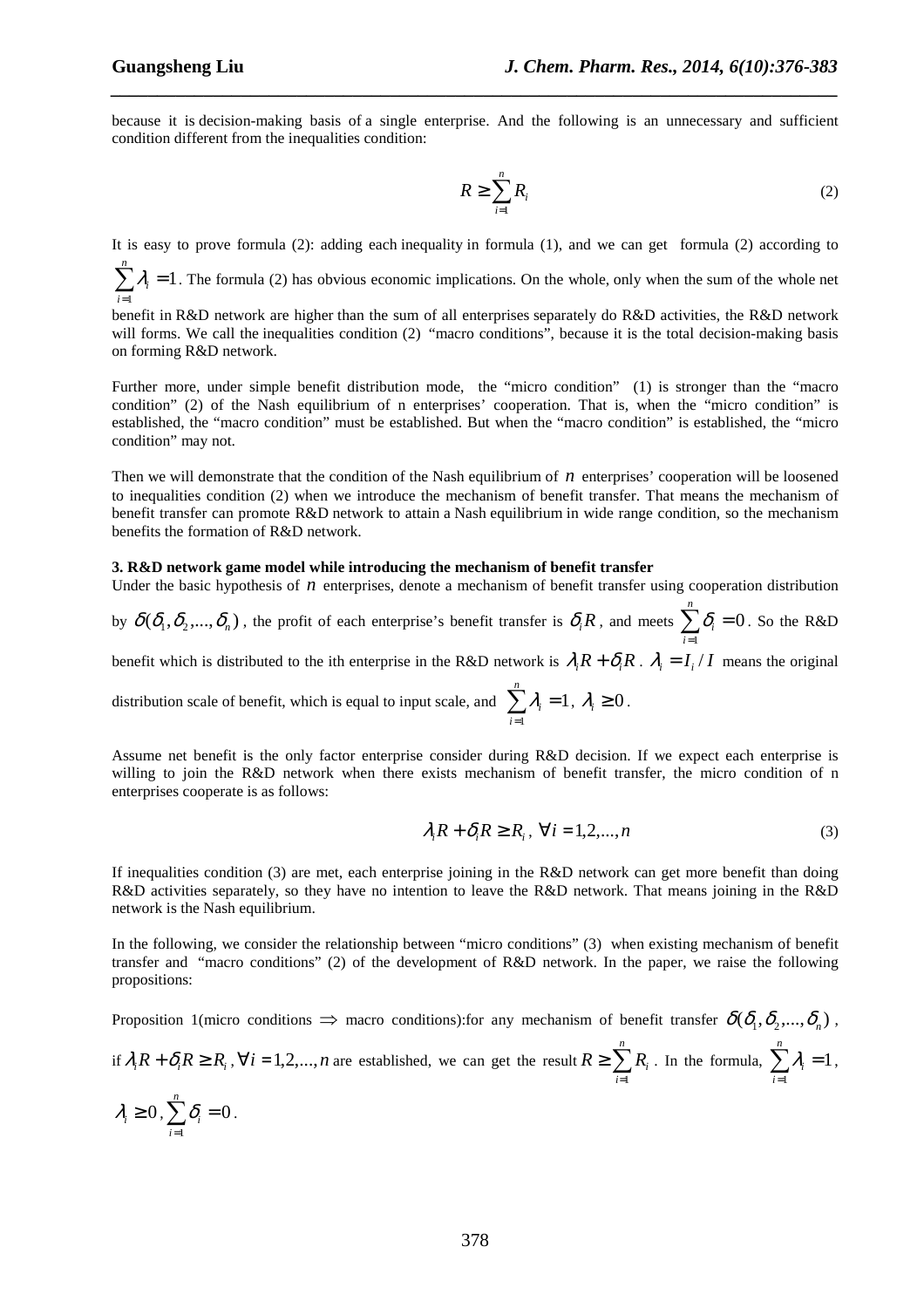Proof:

Since  $\lambda_i R + \delta_i R \ge R_i$ ,  $\forall i = 1, 2, ..., n$ , add the inequalities above, we can get the following inequalities:

$$
\left(\sum_{i=1}^n \lambda_i + \sum_{i=1}^n \delta_i\right)R \ge \sum_{i=1}^n R_i
$$

*\_\_\_\_\_\_\_\_\_\_\_\_\_\_\_\_\_\_\_\_\_\_\_\_\_\_\_\_\_\_\_\_\_\_\_\_\_\_\_\_\_\_\_\_\_\_\_\_\_\_\_\_\_\_\_\_\_\_\_\_\_\_\_\_\_\_\_\_\_\_\_\_\_\_\_\_\_\_*

Because of the conditions  $\sum \lambda_i = 1$ 1  $\sum \mathcal{ \lambda }_i =$ = *n i*  $\lambda_i = 1$  and  $\sum \delta_i = 0$ 1  $\sum \delta_i =$ = *n i*  $\delta_i = 0$ , we obtain:

$$
R \geq \sum_{i=1}^n R_i
$$

Prove up.

Proposition 1 explains that "macro conditions" (2) is the necessary condition of "micro conditions" (3). It means that the R&D network can form only when the whole net benefit of the R&D network are larger than the sum of all the benefit of n enterprises' doing R&D activities alone. As the Proposition 1 is proved, its contrapositive proposition is also true. That is when the "macro conditions" (2) isn't met, the "micro conditions" (3) isn't met neither. Or we can say that when the "macro conditions" (2) is not established, there will be no mechanism of benefit transfer  $\delta(\delta_1, \delta_2, ..., \delta_n)$  which make joining in R&D network become game's Nash equilibrium.

The following Proposition 2 shows the "macro conditions" (2) is also the necessary condition of "micro conditions" (3), which means if the whole net benefit is higher than the sum of all enterprises separately do R&D activities, there exists a mechanism of benefit transfer  $\delta(\delta_1, \delta_2, ..., \delta_n)$  to establish the inequalities required by the "micro" conditions" (3).

Proposition 2(macro conditions  $\Rightarrow$  micro condition): if  $R \ge \sum_{n=1}^{\infty}$ = ≥ *n i*  $R \geq \sum R_i$ 1 is established, there exists at least one mechanism of benefit transfer  $\delta(\delta_1, \delta_2, ..., \delta_n)$ , meet  $\lambda_i R + \delta_i R \ge R_i$ ,  $\forall i = 1, 2, ..., n$ . In the formula,

$$
\sum_{i=1}^n \lambda_i = 1, \lambda_i \ge 0, \ \sum_{i=1}^n \delta_i = 0.
$$

Proof: For inequalities:

$$
\lambda_i R + \delta_i R \ge R_i, i = 1, 2, \dots, n \tag{4}
$$

s.t. 
$$
\sum_{i=1}^{n} \lambda_i = 1, \lambda_i \geq 0 : \sum_{i=1}^{n} \delta_i = 0
$$

When  $R \geq \sum_{n=1}^{\infty}$ = ≥ *n i*  $R \geq \sum R_i$ 1 , there always exists a solution vector  $\boldsymbol{\delta}^*(\delta_{\!1}, \delta_{\!2},\!..., \delta_{\!n})$  $\delta^*(\delta_1,\delta_2,...,\delta_n)$  :

$$
\delta^*_{i} = \frac{R_i}{R} - \lambda_i + \omega_i (1 - \frac{\sum_{i=1}^{n} R_i}{R}), \ i = 1, 2, ..., n
$$
 (5)

This is the solution of inequalities(4). In the formula  $\omega_i$  is weight index, meet  $\sum_{i=1}^{n} \omega_i =$ = *n i*  $\omega_i = 1$ . 1

Substitute the formula (5) into formula (4), it is easy to prove that both the inequalities and constraint conditions are established.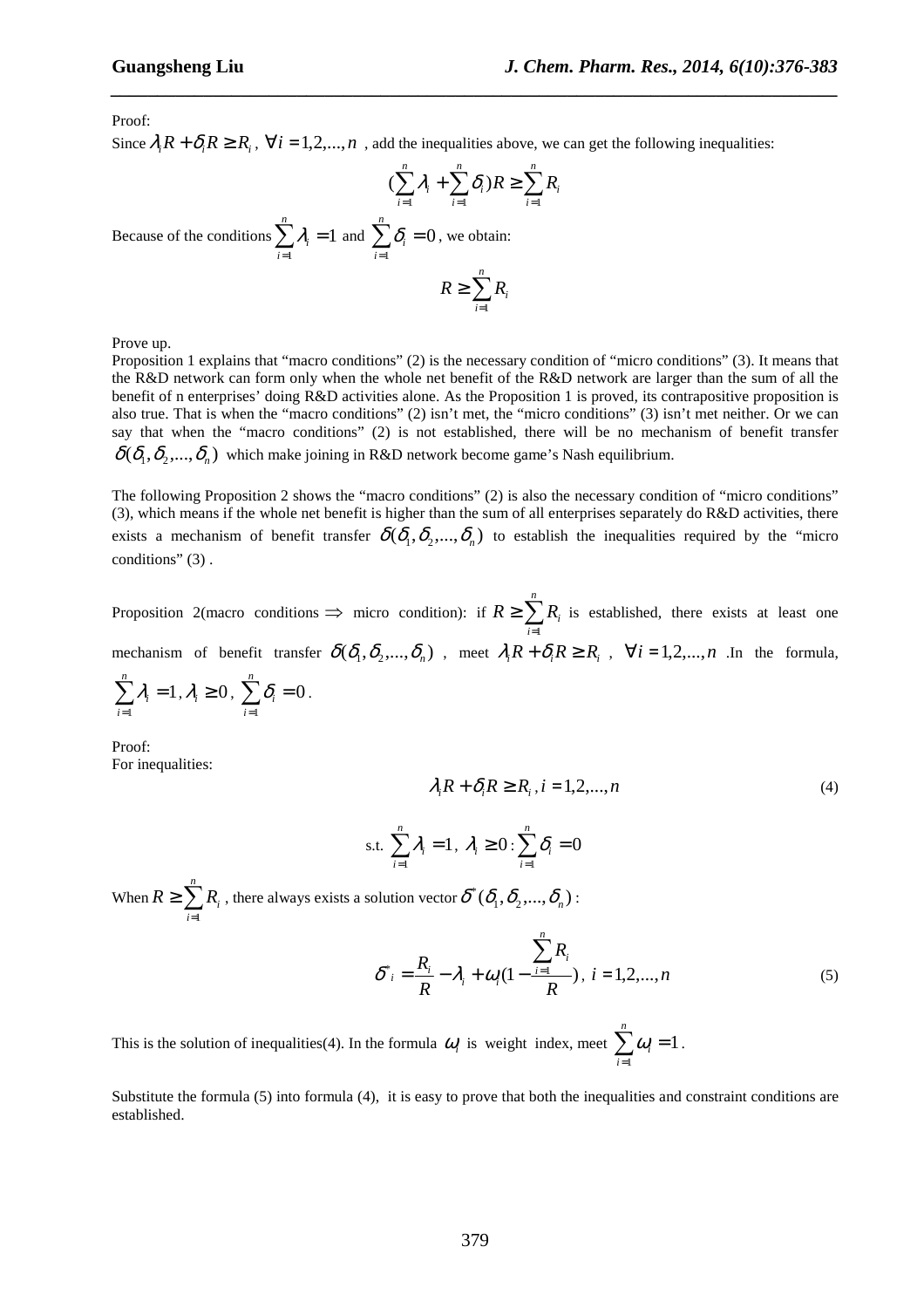Therefore, there exists at least one mechanism of benefit transfer  $\delta(\delta_1, \delta_2, ..., \delta_n)$  meeting  $\lambda_i R + \delta_i R \ge R_i$ ,  $\forall i = 1, 2, ..., n$ .

*\_\_\_\_\_\_\_\_\_\_\_\_\_\_\_\_\_\_\_\_\_\_\_\_\_\_\_\_\_\_\_\_\_\_\_\_\_\_\_\_\_\_\_\_\_\_\_\_\_\_\_\_\_\_\_\_\_\_\_\_\_\_\_\_\_\_\_\_\_\_\_\_\_\_\_\_\_\_*

Prove up.

Proposition 1 and Proposition 2 mean that , macro conditions  $R \geq \sum$ = *n i*  $R \geq \sum_{i} R_i$  is the necessary and sufficient condition 1

of micro conditions  $\lambda_i R + \delta_i R \ge R_i$  when introducing mechanism of benefit transfer, which is also the necessary and sufficient condition of R&D cooperation's Nash equilibrium.

Eigenvalue method is used to prove proposition 2. There exits a special solution:

$$
\delta^*_{i} = \frac{R_i}{R} - \lambda_i + \omega_i (1 - \frac{\sum_{i=1}^{n} R_i}{R}), i = 1, 2, ..., n, \sum_{i=1}^{n} \omega_i = 1
$$

*n*

When  $R \geq \sum_{n=1}^{\infty}$ = *n i*  $R \geq \sum R_i$ , the solution always meets the inequalities which is required by the micro conditions of the form 1

of R&D network. The solution isn't chosen arbitrarily. When  $R \geq \sum_{n=1}^{\infty}$ = *n i*  $R \geq \sum R_i$ , the special solution is the gravity center 1 of solutions (the weight mean of each corner solution). It is the game's equilibrium solution.

#### **4. Discussion of R&D network cooperation equilibrium**

To discuss the stability of R&D network cooperation, we analyse the micro conditions of cooperation.

$$
\lambda_i R + \delta_i R \ge R_i, \ \forall i = 1, 2, \dots, n
$$
\n<sup>n</sup>

s.t. 
$$
\sum_{i=1}^{n} \lambda_i = 1, \lambda_i \geq 0 : \sum_{i=1}^{n} \delta_i = 0
$$

The solutions of inequalities (6) form a feasible region, and all the solutions in the feasible region can meet the requirement of the form of R&D network. We propose the following proposition about the feasible region:

Proposition 3 (feasible region is convex set): suppose  $\delta^1$  and  $\delta^2$  are any two mechanisms of benefit transfer meeting (6), and the linear combination  $\delta^* = \alpha \delta^1 + \beta \delta^2$  is also a mechanism of benefit transfer meeting (6). In the formula  $\alpha \geq 0$ ,  $\beta \geq 0$ ,  $\alpha + \beta = 1$ .

Proof: Assume that  $\delta^1$  and  $\delta^2$  are any two mechanisms of benefit transfer meeting(6).  $\delta^1_i$  and  $\delta^2_i$  are the ith component, so the linear combination's ith component  $\delta_i^* = \alpha \delta_i^1 + \beta \delta_i^2$ . Because  $\delta^1$  and  $\delta^2$  are mechanisms of benefit transfer meeting (6), so we obtain:

$$
\lambda_i R + \delta_i^1 R \ge R_i \tag{7}
$$

$$
\lambda_i R + \delta_i^2 R \ge R_i \tag{8}
$$

 $(7)\times\alpha + (8)\times\beta$ , as  $\alpha + \beta = 1$ , Get

 $\lambda_i R + \delta_i^* R \ge R_i$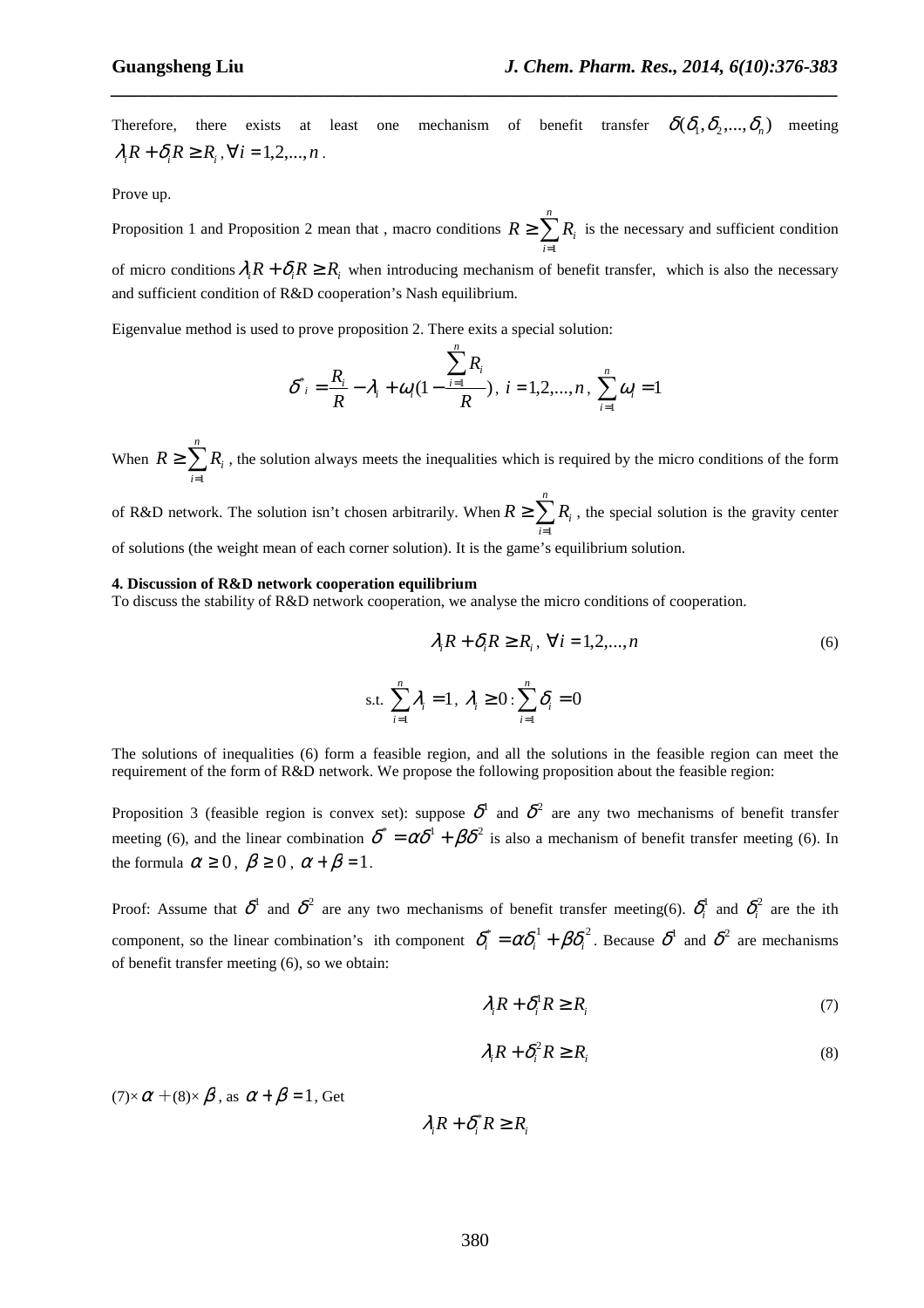*n*

Besides, as  $\sum \delta_i^1 = 0$ 1  $\sum^{\scriptscriptstyle n}\mathcal{S}^{\scriptscriptstyle 1}_{\scriptscriptstyle i}=$ = *n i*  $\delta_i^1=0$ ,  $\sum_{i} \delta_i^2=0$ 1  $\sum \delta_i^2 =$ = *n i*  $\delta_i^2 = 0$ , so  $\delta_i^* = \alpha \delta_i^1 + \beta \delta_i^2$ ,  $\forall i = 1, 2, ..., n$ . Add these *n* equations together and we can get  $\sum \delta_i^* = 0$ 1  $\sum \delta_i^* =$ = *n i*  $\delta_i^* = 0$ .

*\_\_\_\_\_\_\_\_\_\_\_\_\_\_\_\_\_\_\_\_\_\_\_\_\_\_\_\_\_\_\_\_\_\_\_\_\_\_\_\_\_\_\_\_\_\_\_\_\_\_\_\_\_\_\_\_\_\_\_\_\_\_\_\_\_\_\_\_\_\_\_\_\_\_\_\_\_\_*

Proof up.

Any participant  $j$  will maximize his excess benefit in the R&D network

$$
\max : \lambda_j R + \delta_j R - R_j, \ \ j \in \{i | i = 1, 2, ..., n\}
$$

To solve the optimization problem, we can think about it's dual problem, which is all the other participants will get the minimum excess benefit:

$$
\min: \lambda_s R + \delta_s R - R_s, \ \forall s \in \{i | i = 1, 2, ..., n\} \text{ and } s \neq j
$$

Because  $\lambda_s R + \delta_s R \ge R_s$ , so  $\lambda_s R + \delta_s R - R_s \ge 0$ , that is  $\min(\lambda_s R + \delta_s R - R_s) = 0$ . When get the min value,  $\delta_s = \frac{R_s}{R} - \lambda_s$  $\delta_{s} = \frac{R_{s}}{R_{s}} - \lambda_{s} \quad \forall s \in \{i | i = 1, 2, ..., n\}$  and  $s \neq j$ .

For participant *j*, because of the constraint conditions  $\sum \delta_i = 0$ 1  $\sum \delta_i =$ = *n i*  $\delta_i = 0$ , we obtain:  $\delta_j = 1 - \frac{i-1}{R} + \frac{\kappa_j}{R} - \lambda_j$ *i i*  $\frac{1}{R}$   $R$   $R$ *R R R*  $\delta_i = 1 - \frac{i-1}{n} + \frac{i-j}{n} - \lambda_i$  $\sum$  $1 - \frac{i-1}{n}$  +  $\frac{r_i}{n}$  -  $\lambda_i$ . So we can get the whole excess benefit of the R&D network. And we have the following optimal distribution plan:

Theorem 1 (individual's optimal distribution plan): For participant *j* , to maximize his excess benefit in the R&D network, the optimal distribution plan:

$$
\delta_j = 1 - \frac{\sum_{i=1}^n R_i}{R} + \frac{R_j}{R} - \lambda_j, \ \delta_s = \frac{R_s}{R} - \lambda_s, \ \forall s \in \{i | i = 1, 2, ..., n\} \text{ and } s \neq j \tag{9}
$$

Obviously, this is a vertex of the solutions (6). Deduced by analogy, all the individual's optimal distribution plans are get in the vertex of the feasible region.

It is expected that if participant j has enough power, which can impact the benefit distribution of R&D network, the participant  $j$  is able to force the R&D network to totally implement his optimal distribution plan. Then the optimal problem of the whole R&D network is the one of participant *j* . If the benefit distribution plan is deferent from the optimal plan, the participant *j* will insure the benefit distribution according to  $(9)$  through negotiate or other means. In other words, cooperation of other benefit cooperation under this condition is unstable. In the game of R&D network cooperation, the final distribution plan will tend to the optimal distribution plan determined by (9).

Of course, this is an extreme case. Normally, every participant has his own power, so the optimal problem of the whole R&D network is a multi objective programming problem which has *n* participants:

$$
\max: \lambda_j R + \delta_j R - R_j, \ \forall j \in \{i | i = 1, 2, ..., n\}
$$

During the cooperation of R&D network, each participant can realize his own expected optimal distribution plan to certain extent. Because the *n* participants are unsymmetrical, we define a power factor  $\omega_i$  of R&D network.

Namely, the weight of the optimal distribution plan which each participant expects is  $\omega_i$ , which meets  $\sum a_i =$ = *n i*  $\omega_i = 1$ . 1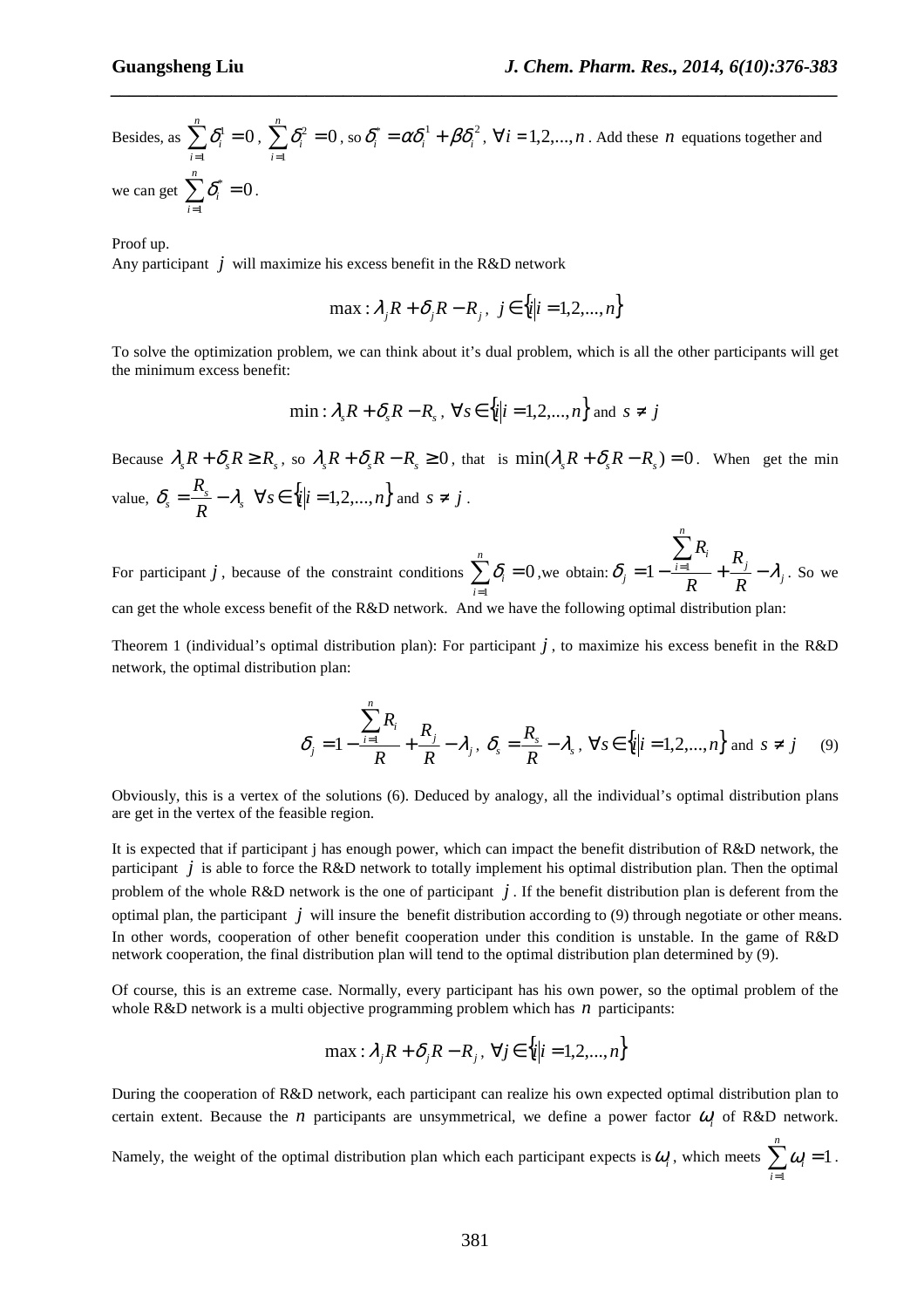By using method of weighting to solve multi objective programming problems, we know the final stable distribution plan is the linear combination of each vertex. The combination coefficient is vector of weighting  $\omega(\omega_1, \omega_2, ..., \omega_n)$ , and the solution which feasible region is convex set got from proposition 3 ensures that the linear combination must meet the condition (6). So we have the following proposition:

*\_\_\_\_\_\_\_\_\_\_\_\_\_\_\_\_\_\_\_\_\_\_\_\_\_\_\_\_\_\_\_\_\_\_\_\_\_\_\_\_\_\_\_\_\_\_\_\_\_\_\_\_\_\_\_\_\_\_\_\_\_\_\_\_\_\_\_\_\_\_\_\_\_\_\_\_\_\_*

Proposition 2 (the whole optimal distribution plan): Considering the need of all participants in R&D network, each participant will maximize their own excess benefit in the R&D network. So the optimal distribution plan of multi objective programming problem of R&D network:

$$
\delta^*_{i} = \frac{R_i}{R} - \lambda_i + \omega_i (1 - \frac{\sum_{i=1}^{n} R_i}{R}), \ i = 1, 2, ..., n
$$
 (10)

If the benefit distribution plan is different from the optimal plan above, each participant will insure the benefit distribution according to (10) through negotiate or other means. In other words, cooperation of other benefit cooperation under this condition is unstable. In the game of R&D network cooperation, the final distribution plan will tend to the optimal distribution plan determined by  $(10)$ .

Given some special value of weighting vectors, we can easily get some special conditions of (10):

When  $\omega_j = 1$ ,  $\omega_s = 0$  ( $\forall s \neq j$ ), the solution degenerate condition(9).

When  $\omega_i = 1/n$  ( $\forall j = 1, 2,...,n$ ), the negotiation abilities of every participant are symmetrical, the symmetrical game cooperation equilibrium is got in the geometry center of solutions:

$$
\delta^*_{j} = \frac{R_j}{R} - \lambda_j + \frac{1}{n} \left( 1 - \frac{\sum_{j=1}^{n} R_j}{R} \right), \ \ j = 1, 2, ..., n
$$

A relatively reasonable distribution of negotiation ability is that the participant's input of R&D is corresponding to its weight of power. That is  $\omega_j = \lambda_j$ , the cooperation equilibrium of game is:

$$
\delta^*{}_{j} = \frac{R_j}{R} - \lambda_j \frac{\sum_{j=1}^{n} R_j}{R}, \ \ j = 1, 2, ..., n
$$

#### **DISCUSSION AND CONCLUSION**

The paper discusses n enterprises' R&D network unsymmetry game model. Through mechanisms of benefit transfer, the R&D network can have Nash equilibrium in broader conditions. So the mechanism is favour of the form of R&D network. During the R&D network cooperation, we can get the following conclusions:

The R&D network cooperation can realize only when the R&D network can increase the whole benefit.

If an enterprise has great R&D power alone, then the R&D network must compensate for it through mechanisms of benefit transfer in order to attain the cooperation equilibrium of R&D network better.

The compensation of R&D network is also influenced by each participant's negotiation ability. If participants have some resource or power, they will have the compensation from the mechanisms of benefit transfer.

#### **Acknowledgments**

This paper was partly supported by Fundamental Research Funds for the Central Universities, China (27R110650B0), and the funds for soft science research of Qingdao intellectual property office(QDISSP-1301).